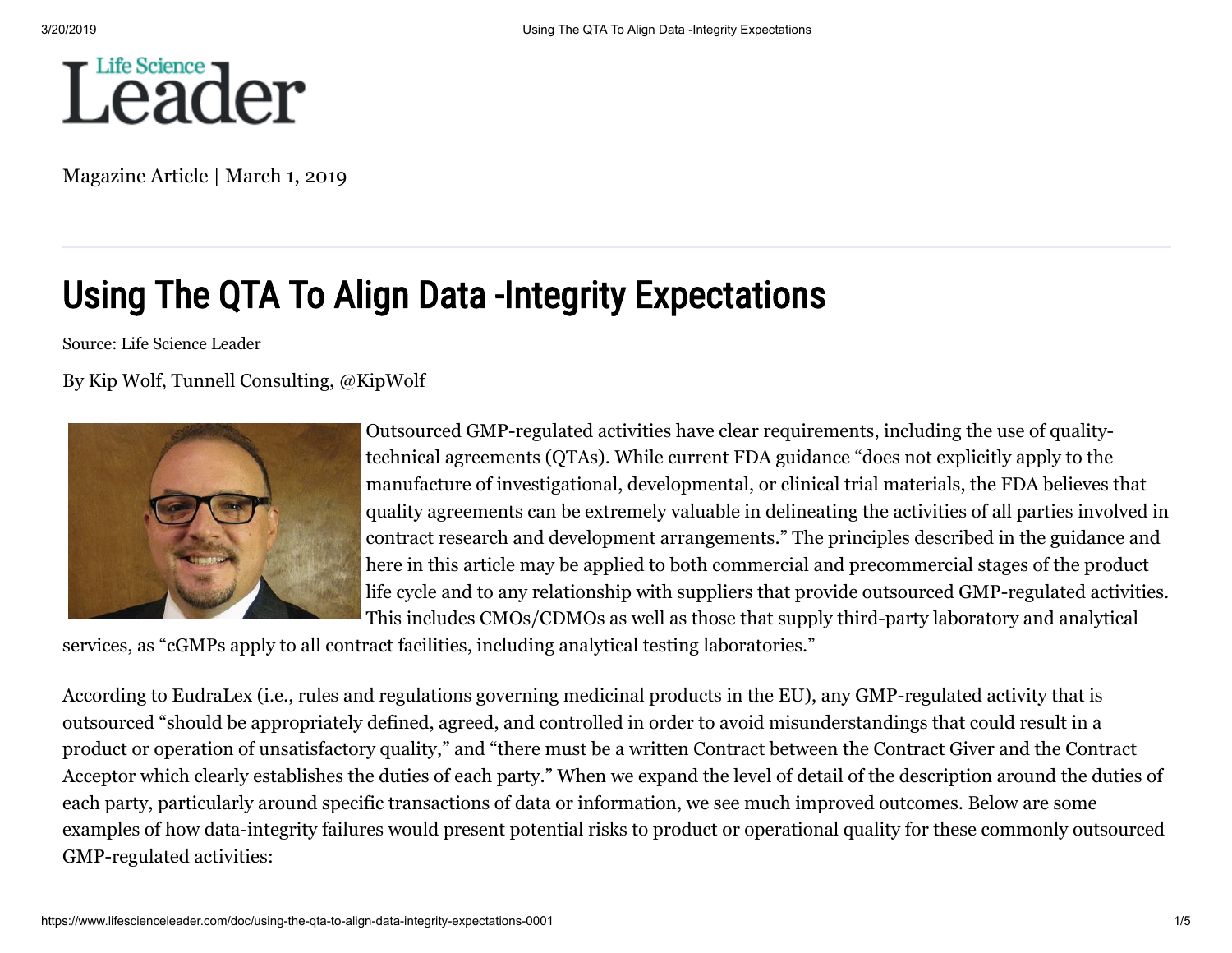- 1. mismanagement of clinical research data and metadata that will inform conclusions and content for the IND application, for the license application for new drug approval, and beyond
- 2. transcription of raw analytical data that is "substituted for the original source as raw data" and included in documentation (e.g., certificate of analysis) to support downstream processing.

Companies seldom take full advantage of the opportunity to use the QTA to further reduce risk through understanding and aligning on data definitions and standards of information exchange when on either side of a supplier relationship. Taking full advantage requires more than simply adding a section on data integrity, though. The QTA must be structured with data integrity in mind, as described in the examples below.

## **PREVENTABLE DATA-INTEGRITY FAILURES**

A QTA also represents an opportunity to clearly describe roles and responsibilities, inputs and outputs, and expectations from both sides of the contracted relationship. Clearly describing all elements of the roles and responsibilities of the contract giver and the contract acceptor for individual transactional activities will ensure process clarity and appropriately set expectations. The value of such goes beyond simply regulatory compliance and cost avoidance. It can provide tangible value in terms of error reduction, improved timelines, and increased revenue.

# **EXAMPLE #1: DATES AND TIMING OF IND ANNUAL REPORTS**

A CDMO in a long-standing relationship with the multiple partners of a joint vaccine development program shared regulatory data between them (i.e., IND effective date) to facilitate planning for availability of clinical trial materials for study start and timing for submission of the IND annual report. To understand the data-integrity failure described here, we must first understand IND annual reporting requirements.

The IND annual report (IAR) is required to be submitted by the sponsor in yearly intervals "within 60 days of the anniversary date that the IND went into effect," known as the IND effective date. This report is required annually until the final clinical study report for studies filed under the IND has been submitted to the FDA, or the IND has been withdrawn. Absent clinical hold, the effective date is calculated as 30 calendar days after official FDA date of receipt of the IND, communicated by the IND acknowledgement letter. This effective date is important both for earliest possible date of initiation of the proposed trial and for calculation of required annual reporting.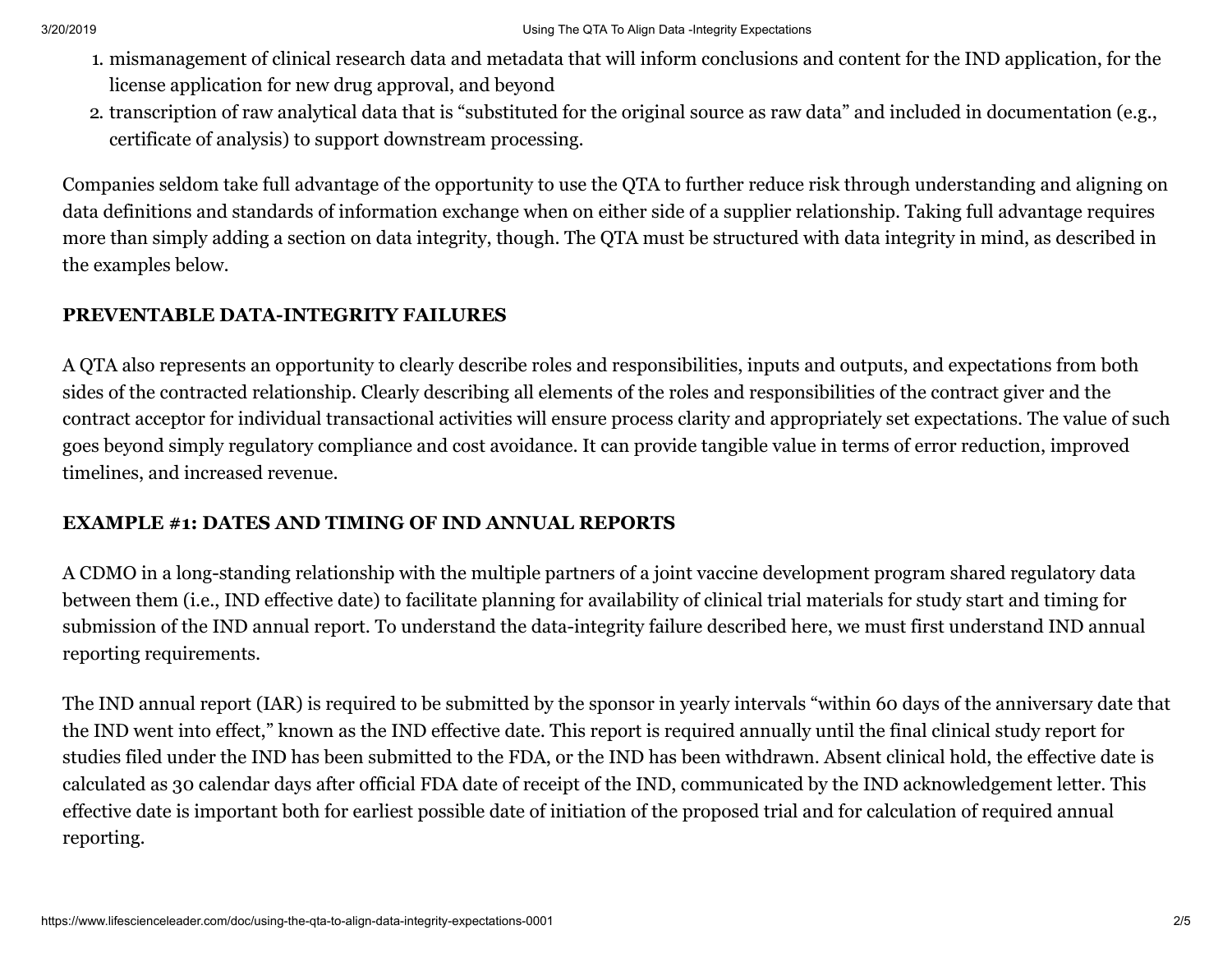#### 3/20/2019 Using The QTA To Align Data -Integrity Expectations

Only during parsing and transfer of regulatory data after the partners agreed to separate the joint venture did they realize that they had each been calculating the IAR due date differently. One partner calculated incorrectly based on 365 days after the date the IND was submitted, while the other partner calculated correctly based on 365 days after the IND effective date. This caused, at minimum, much confusion and required crisis management around IAR time frames that were not aligned between the two partners. As the reporting period defines the contents of the IAR (including cutoff date for contents), gaps, overlap, or confusion in the content reported may result, and this level of easily preventable error may cause additional regulatory scrutiny.

As the sponsor is responsible for defining the reporting period, some simple recommended additions to the QTA include:

- Define, explicitly, how due dates for regulatory report contents are communicated and how the content compilation process will be managed.
- Define the authoritative source of regulatory data (e.g., in what system owned by which partner would the IND effective date be considered authoritative, from which all others would reference it).
- Declare and agree to the appropriate IAR due date calculation and verify (through audit) that the calculations are accurate.

This example's recommendations also could apply in the commercial phase. The likelihood of this mistake occurring is increased by outsourcing and even more so in virtual companies, where interactions are very transactional. When GMP-regulated activities are outsourced, the "Contract Giver is ultimately responsible to ensure processes are in place to assure the control of outsourced activities" (see *Guide to Good Manufacturing Practice for Medicinal Products, Part I*). The QTA is the ideal location for defining input/output expectations for key transactions in the relationship. By defining critical data locations and metadata calculations in the QTA, this mistake could have been prevented.

# **EXAMPLE #2: DEFINING, UNDERSTANDING, AND INTERPRETING RAW DATA**

Multiple CMOs and contract labs were involved along the value chain through final disposition and release of the finished product. Assessment for conformance to file was performed in preparation for NDA submission, during which time both the batch-recordreview process and the executed-batch records were examined in detail. Identical data elements (e.g., molecular weight on a Certificate of Analysis [CoA]) identified at different points along the value chain no longer matched.

It was found that the suppliers along the value chain each had different standards for the rounding of raw data and disparity in defining raw data. The contractor defined raw data incorrectly as the immediately preceding document from which data was transcribed.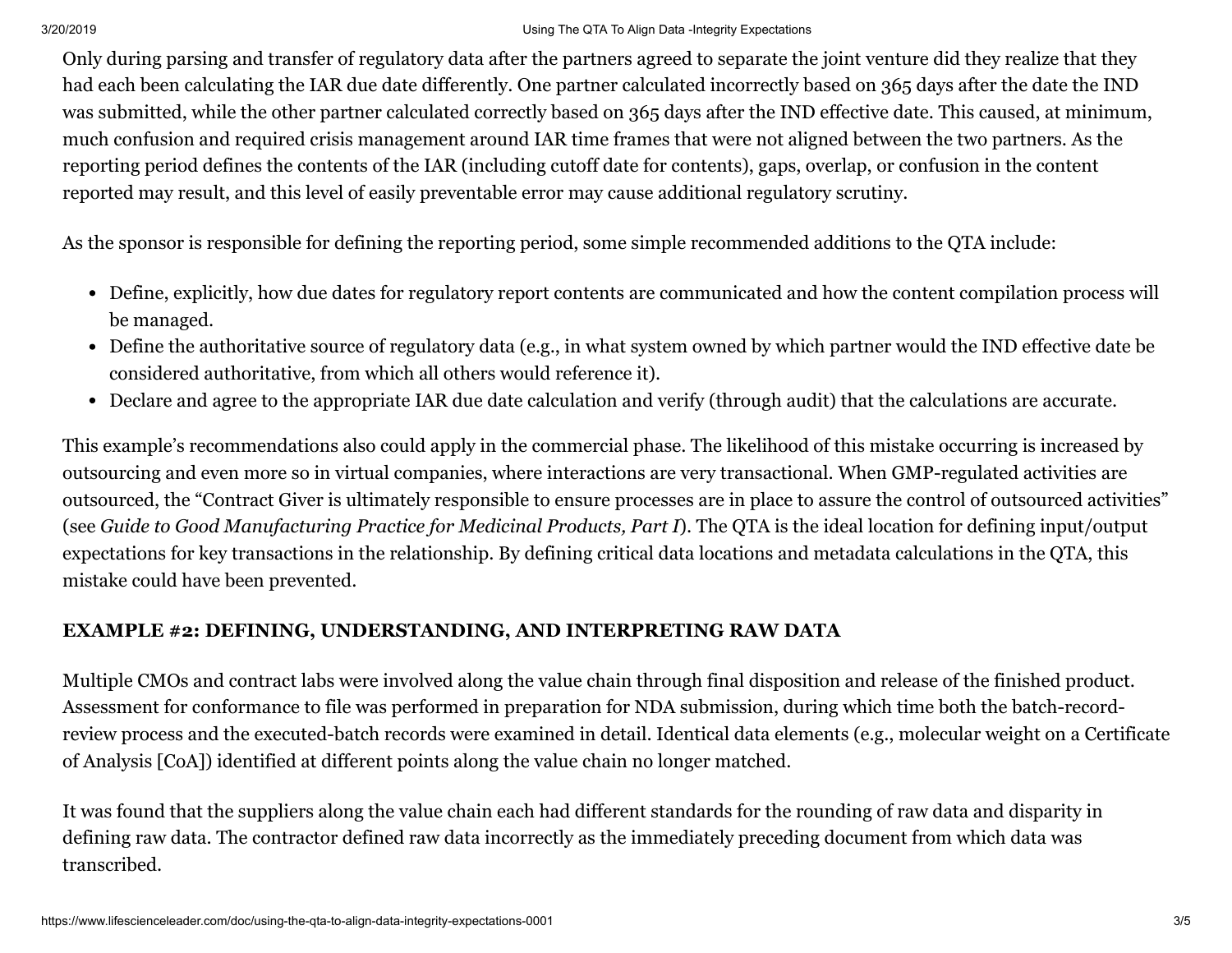### 3/20/2019 Using The QTA To Align Data -Integrity Expectations

For example, a contract testing laboratory would include a CoA in the batch record from the drug substance CMO to accompany release and transfer downstream to the drug product CMO. However, following the contractor's process, transcription of CoA data occurred to reflect the data in multiple places (e.g., email folders, batch record cover sheets, batch summary information, multiple cloud-based document libraries), where high incidents of error, a variety of rounding methods, and additional calculations were performed that changed the data's value when compared to the data on the CoA.

At the center of this data-integrity failure is the fact that the contract giver was provided copies of batch records by the contract acceptor, as opposed to being granted direct access to the batch records. The contract giver further confused the process by compiling data from various contract acceptors into a batch packet packet that included elements of the various batch records, CoA, and the like.

Some simple recommended additions to each QTA include:

- Declare the authoritative location for all batch records and define a process for review from that location.
- Agree on the standard definition of raw data and include it in the QTA.
- Define rounding and calculation standards for all specifications.

This data-integrity failure allowed errors and misinterpretations to occur that ultimately led to an extended batch record review that resulted in stock-outs and complicated the compiling, reviewing, and filing of the NDA submission, which was ultimately delayed.

# **DATA-INTEGRITY CONCEPTS THROUGHOUT THE QTA**

We recommend including in every QTA a standard section on data integrity, including updating existing agreements to the contemporary understanding of the regulatory landscape. Including a standard section that restates the common data-integrity principles (i.e., attributable, legible, contemporaneous, original, accurate), forces the conversation between the contracting parties and can help ensure all parties understand their responsibilities. It is worth the time and effort to prevent any types of data-integrity failures.

In addition to a section devoted to data integrity, evidence of the application of data-integrity principles should be pervasive throughout the QTA. In addition to the recommendations provided in the previous examples, other common suggestions are:

Define clearly the authoritative sources of data and electronic documents, data-storage requirements, access and provisioning requirements, and any electronic signature requirements.